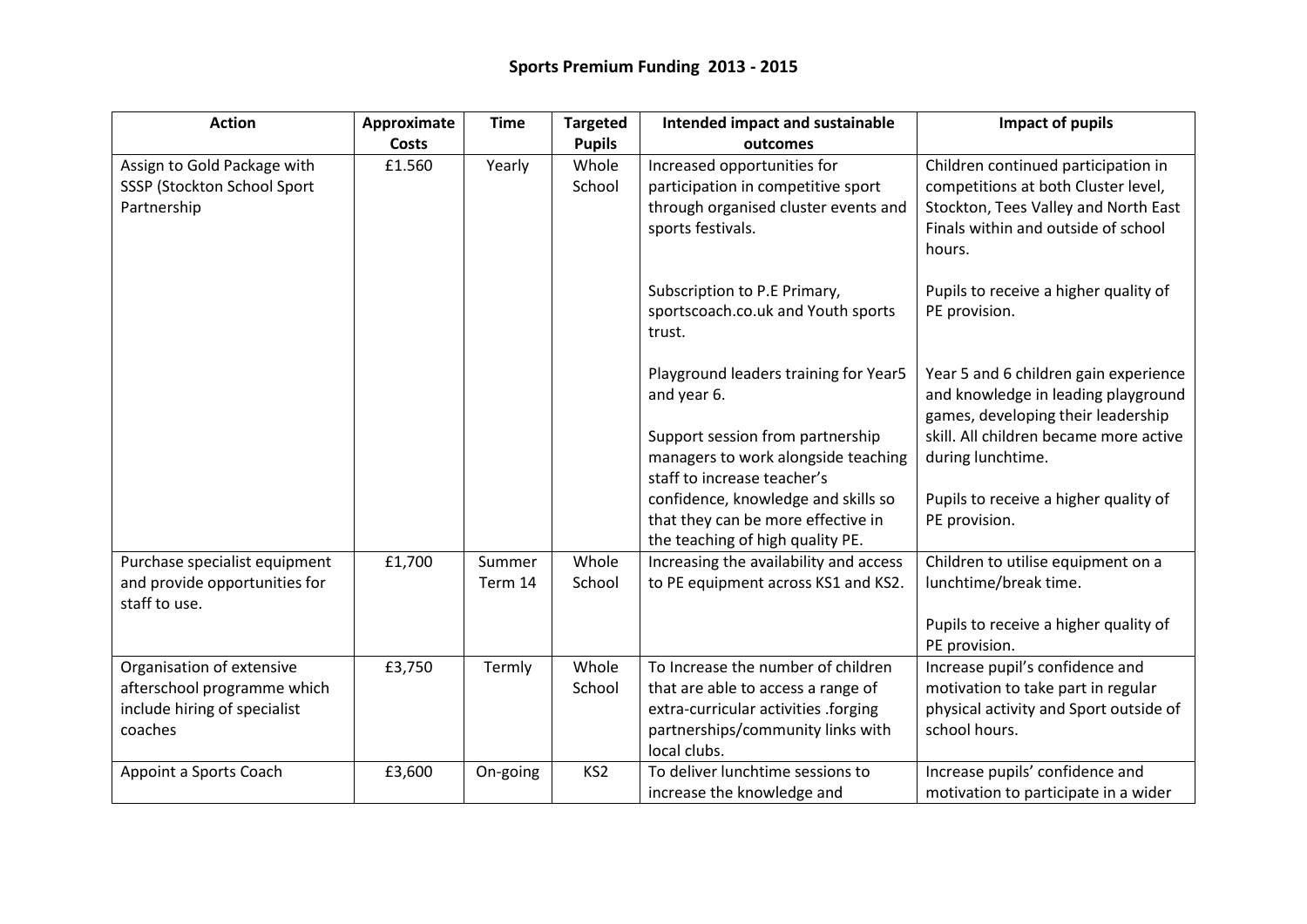|                                  |             |         |                 | motivation of the children to           | range of competitive sport during     |
|----------------------------------|-------------|---------|-----------------|-----------------------------------------|---------------------------------------|
|                                  |             |         |                 | participate in competitive sports       | school (intra competition) and out of |
|                                  |             |         |                 |                                         | school.                               |
| Organise CPD for Staff in        | £750        | Spring  | Whole           | To appoint specialist coaches to work   | Pupils to receive a higher quality of |
| Gymnastics, dance and striking   |             | Term 14 | School          | alongside staff in delivering           | PE provision.                         |
| and fielding                     |             |         |                 | good/outstanding sessions.              |                                       |
| Organisation and to subsidise    | £4,080      | Spring  | KS <sub>2</sub> | To target children who were unable      | For children to experience            |
| an activity week of outdoor      |             | Term    |                 | or found it difficult to access a range | outdoor/adventurous activities. Thus  |
| adventurous activities at Tees   |             | 14/15   |                 | of activities outside of school during  | increasing pupil's confidence and     |
| <b>Barage</b>                    |             |         |                 | the school term or during school        | motivation to take part in further    |
|                                  |             |         |                 | holidays. Specifically (FSM)            | physical activity and sport.          |
| Appoint Fitness Coach to deliver | £800        | Spring  |                 | Support session Fitness Coach to        | Pupils to receive a higher quality of |
| a Fitness programme to staff     |             | Term 14 |                 | work alongside teaching staff to        | PE provision.                         |
|                                  |             |         |                 | increase teacher's confidence,          |                                       |
|                                  |             |         |                 | knowledge and delivering fitness so     | Pupils to understand the importance   |
|                                  |             |         |                 | that they can be more effective and     | of leading a healthy lifestyle and    |
|                                  |             |         |                 | diverse in the teaching of high quality | being active.                         |
|                                  |             |         |                 | PE.                                     |                                       |
| Transport to competitions        | £50 per     | Yearly  |                 |                                         |                                       |
|                                  | competition |         |                 |                                         |                                       |
|                                  | 13 x £50    |         |                 |                                         |                                       |
|                                  | £650        |         |                 |                                         |                                       |
| Employment of specialist coach   | £3,500      | Yearly  |                 | Specialist Sports Teacher to work       | Pupils to receive a higher quality of |
| within school                    |             |         |                 | alongside teaching staff to increase    | PE provision.                         |
|                                  |             |         |                 | teacher's knowledge and skills so       |                                       |
|                                  |             |         |                 | that they can be more effective in      | Increase pupils' confidence and       |
|                                  |             |         |                 | the teaching of high quality PE.        | motivation to participate in a wider  |
|                                  |             |         |                 |                                         | range of competitive sport during     |
|                                  |             |         |                 | Development of intra and extra          | school (intra competition) and out of |
|                                  |             |         |                 | curriculum competitive sports           | school.                               |
|                                  |             |         |                 | programme.                              |                                       |